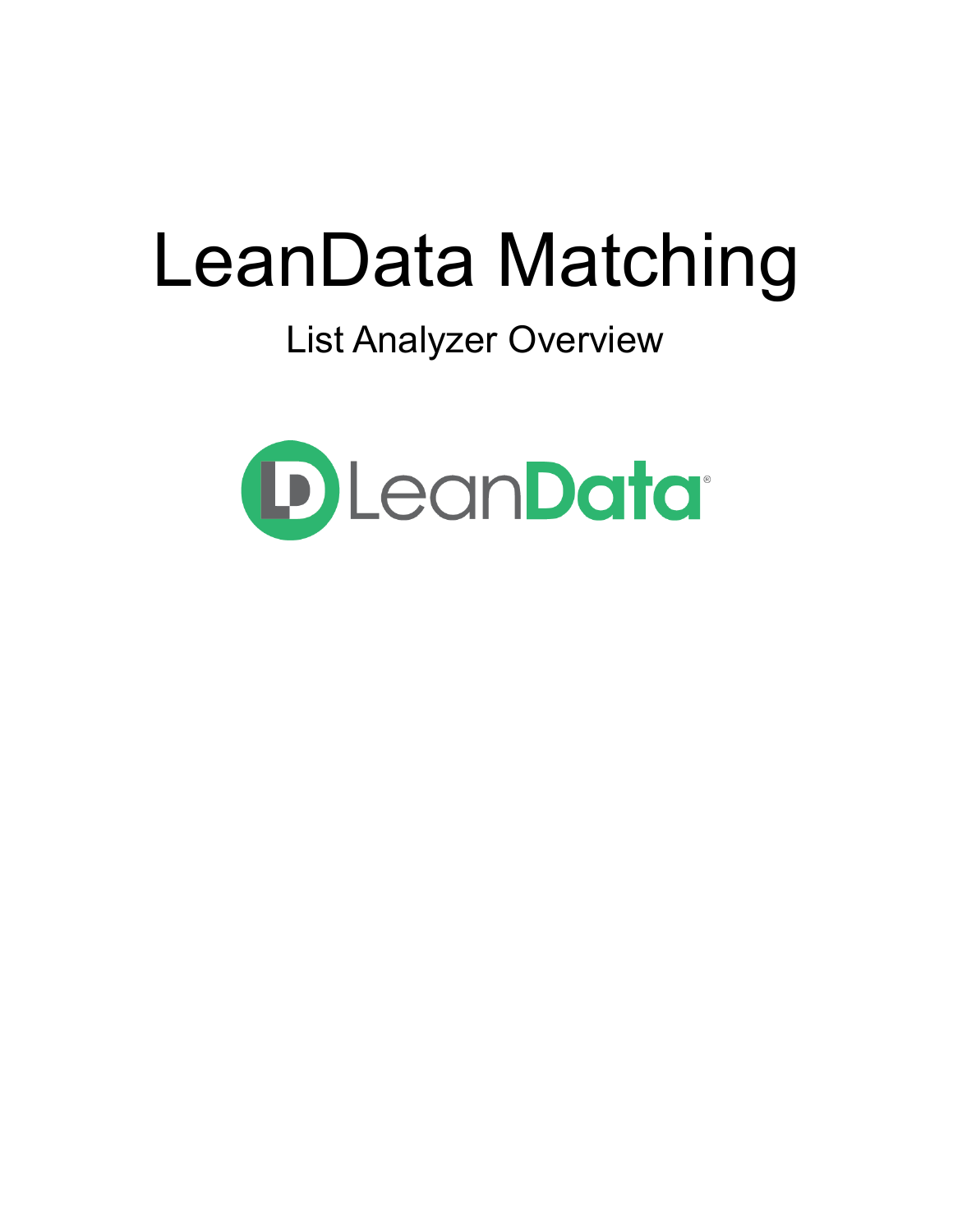

| Overview                     | 3               |
|------------------------------|-----------------|
| <b>Analyze Leads</b>         | 3               |
| <b>Analyzer Wizard</b>       | $\overline{4}$  |
| <b>Map Lead Fields</b>       | $5\phantom{.0}$ |
| <b>Matched Object Fields</b> | 8               |

© 2020 LeanData Inc. All rights reserved. LeanData is a registered trademark.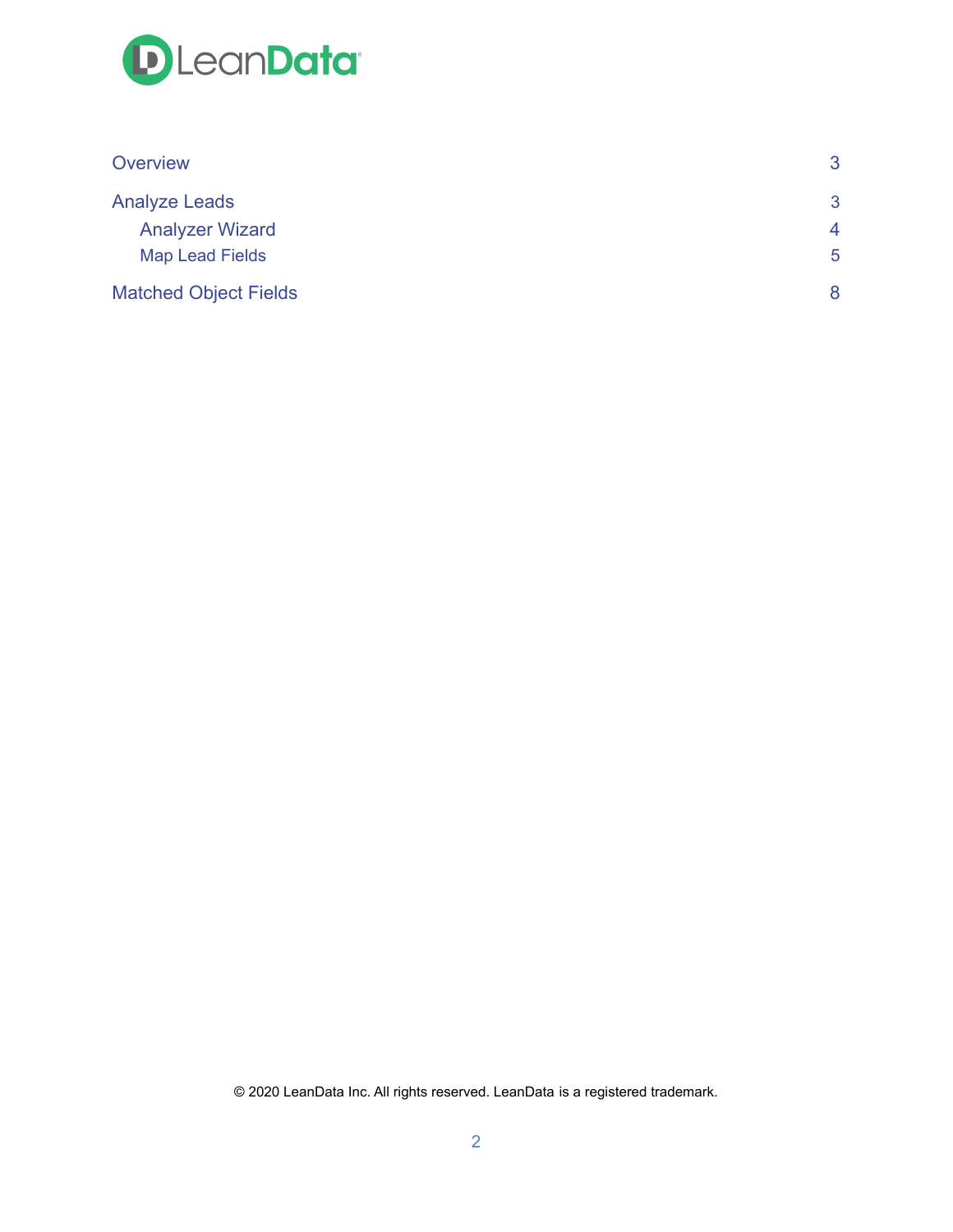

### <span id="page-2-0"></span>**Overview**

List Analyzer allows you analyze a list of potential Leads that have not yet been created in Salesforce and determine if there are any matches to other Leads, Contacts, or Accounts that currently exist in your Salesforce instance.

**Note**: List Analyzer will use the default out-of-the-box Tiebreakers to determine the best matches.

## <span id="page-2-1"></span>Analyze Leads

In order to access the List Analyzer section, you must go to the LeanData app. Click the Matching section, List Analyzer, and then click the Analyze Leads section.

|         | Home                                              |  |
|---------|---------------------------------------------------|--|
| $\odot$ | Matching                                          |  |
|         | <b>Tagging Preview</b><br><b>Tagging Settings</b> |  |
|         | <b>Account Scoring</b>                            |  |
|         | List Analyzer                                     |  |
|         | <b>Analyze Leads</b>                              |  |
|         | Matched Object Fields                             |  |
|         | <b>Buyer Persona</b>                              |  |
|         | <b>Match Settings</b>                             |  |
|         | <b>Advanced Settings</b>                          |  |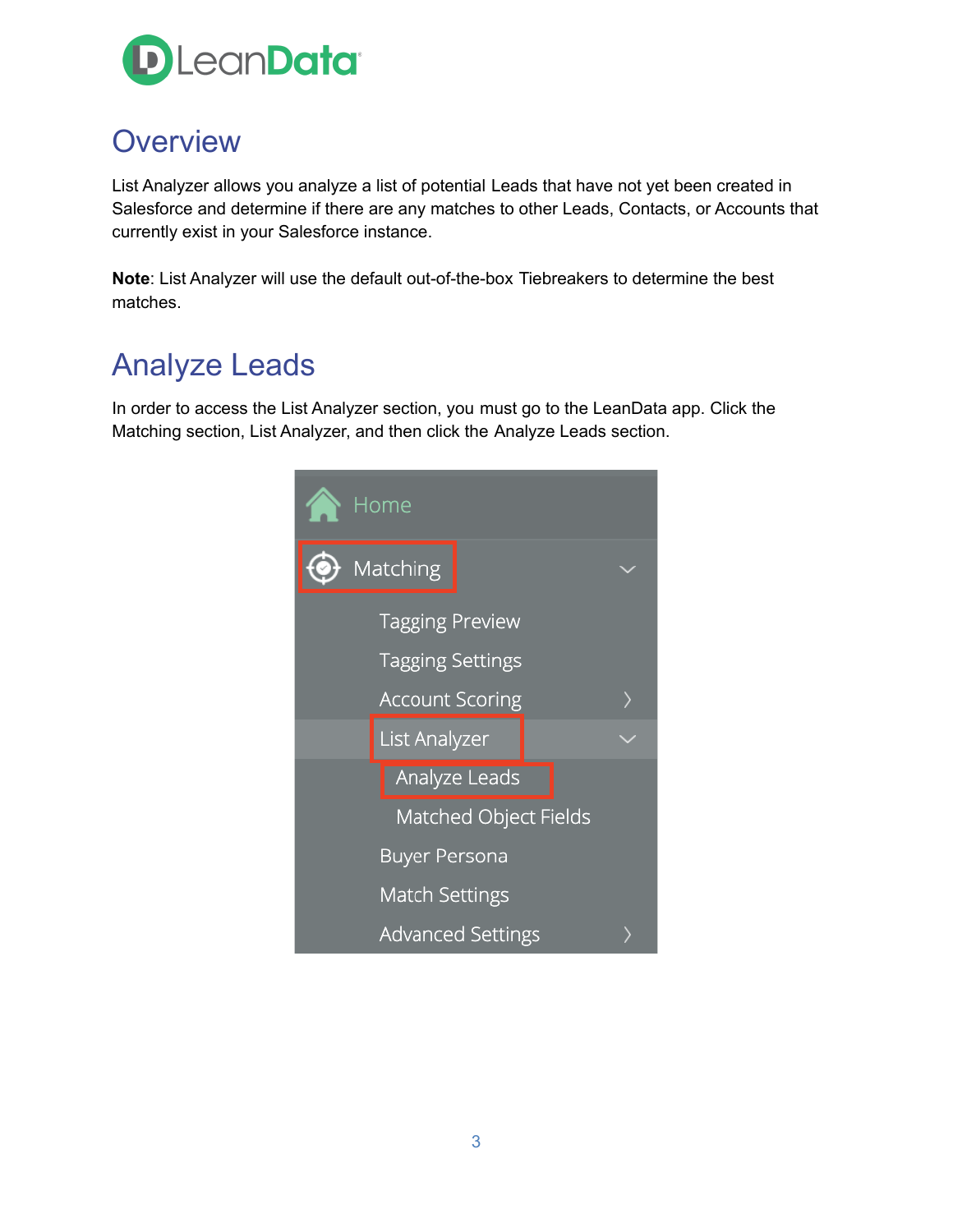

#### <span id="page-3-0"></span>Analyzer Wizard

Once inside the List Analyzer, click on the **Analyze New List** button. This will open the Analyzer Wizard page which will help guide you through the set-up.

| <b>List Analyzer</b><br><b>Analyze Leads</b>                                                                                                                                                                                                                                                                      |                    |                |                                     |                    |                                     |                    |          |             |               |
|-------------------------------------------------------------------------------------------------------------------------------------------------------------------------------------------------------------------------------------------------------------------------------------------------------------------|--------------------|----------------|-------------------------------------|--------------------|-------------------------------------|--------------------|----------|-------------|---------------|
| Analyze a list of leads to understand how they match to existing leads, contacts, and accounts. Leads will be matched and categorized against the following groups:<br>Duplicate Contacts, Duplicate Leads, Matched Accounts, Matched Leads, No Match. A downloadable file for each group will be made available. |                    |                |                                     |                    |                                     |                    |          |             |               |
| <b>Analyze New List</b>                                                                                                                                                                                                                                                                                           |                    |                |                                     |                    |                                     |                    |          |             |               |
| <b>Run Date</b>                                                                                                                                                                                                                                                                                                   | File               | #Leads         | <b>Duplicate</b><br><b>Contacts</b> | Duplicate<br>Leads | <b>Matched to</b><br><b>Account</b> | Matched to<br>Lead | No Match | <b>User</b> | <b>Status</b> |
| 2018-10-11                                                                                                                                                                                                                                                                                                        | Round<br>Robin.csv | $\overline{2}$ | $\circ$                             | $\mathbf{O}$       |                                     |                    |          | Daniel Test | Completed (   |

| <b>Select Lead Files</b> | $\overline{2}$<br>Map Fields                                    | 3 <sup>1</sup><br>Confirmation                                                                                                                   |
|--------------------------|-----------------------------------------------------------------|--------------------------------------------------------------------------------------------------------------------------------------------------|
|                          |                                                                 |                                                                                                                                                  |
|                          |                                                                 |                                                                                                                                                  |
|                          | Select a CSV file<br><b>Select File</b>                         |                                                                                                                                                  |
|                          | Filename:<br># of Leads:<br>*Must include header row at the top |                                                                                                                                                  |
|                          |                                                                 | Select a file of leads to send through the list analyzer. Note LeanData will not upload these leads into Salesforce.<br>Step 1: Select Lead File |

Choose the CSV file you want to send through the List Analyzer. The CSV file must include a header row at the top.

*\*Note LeanData will NOT upload these leads into Salesforce.*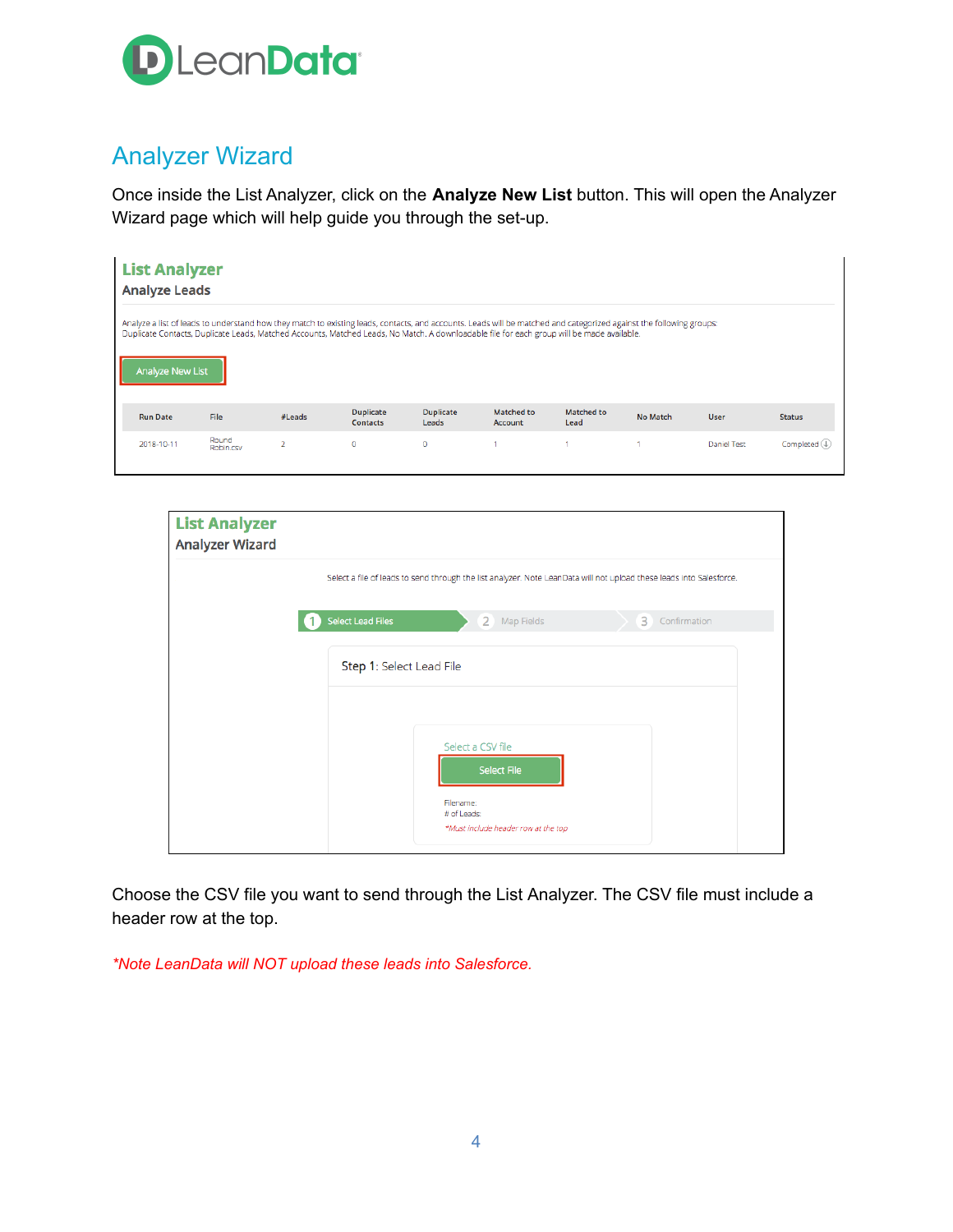

Click Next after uploading the file successfully.

| Step 1: Select Lead File |                                                                                            |
|--------------------------|--------------------------------------------------------------------------------------------|
|                          |                                                                                            |
|                          | Select a CSV file<br><b>Select File</b>                                                    |
|                          | Filename: List Analyzer Guide.csv<br># of Leads: 22<br>*Must include header row at the top |
|                          | <b>Next</b>                                                                                |

#### <span id="page-4-0"></span>Map Lead Fields

You will need to map the .CSV file headers with the corresponding Salesforce Lead Fields. The 'Last Name' field and 'Company' field are required. Leave the value as 'None' if the remaining fields do not contain the relevant Field Mappings. Click Next after mapping your fields.

| Field                      | <b>Mapped File Field</b>          |
|----------------------------|-----------------------------------|
| <b>Last Name</b>           | Last Name<br>$\checkmark$         |
| Company                    | Company / Account<br>$\checkmark$ |
| First Name                 | First Name<br>$\checkmark$        |
| Email                      | Email                             |
| Website                    | None                              |
| Street                     | None                              |
| City                       | None<br>$\checkmark$              |
| State                      | None                              |
| Postal Code                | None                              |
| Country                    | None<br>$\checkmark$              |
| Phone                      | None<br>$\checkmark$              |
| *Indicates required fields |                                   |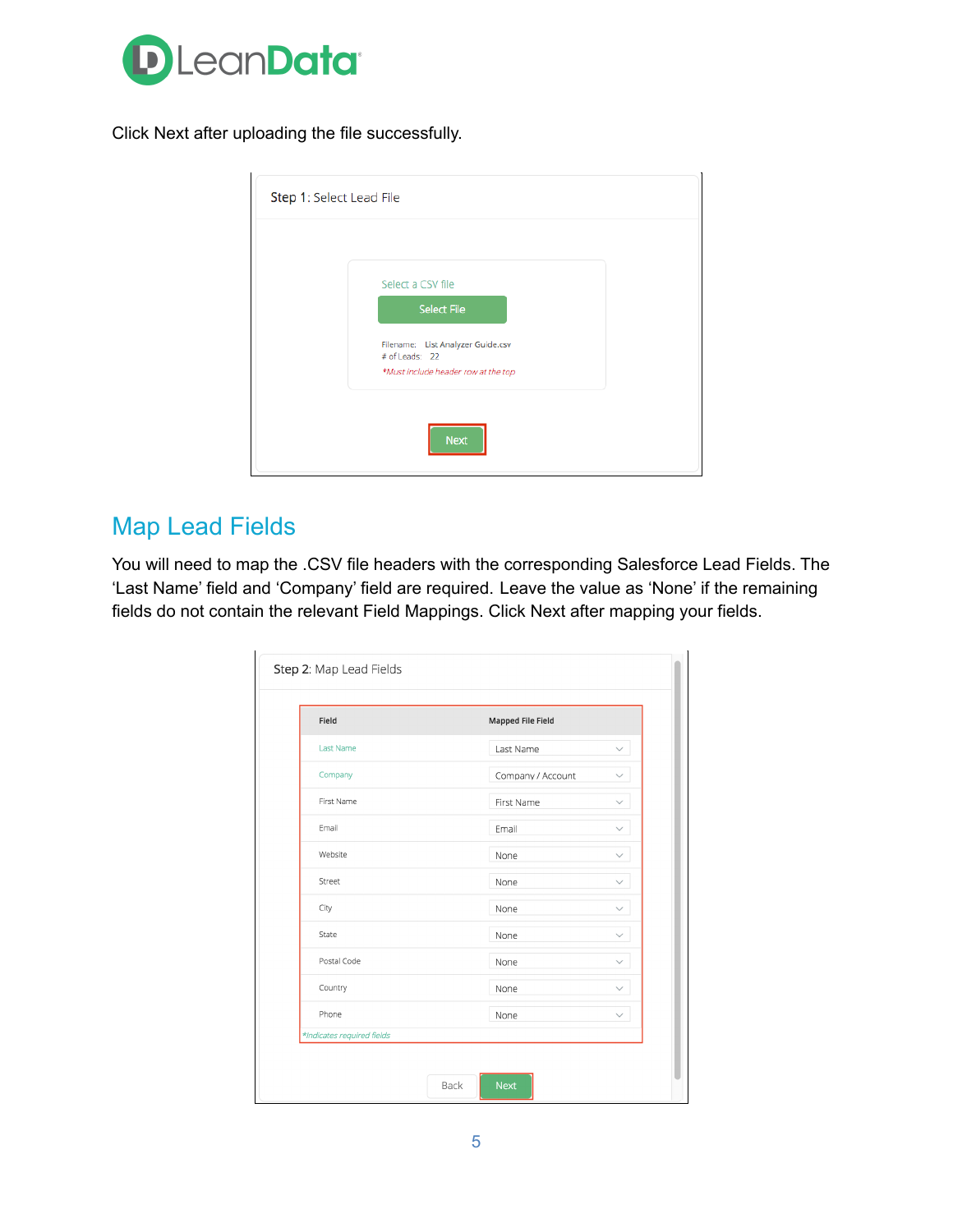



The confirmation page will include a summary before starting to analyze the Leads.

- 1. Name of the CSV file that you have uploaded.
- 2. Indicates the number of Leads present on the file to be analyzed.
- 3. Shows the list of Mapped Fields selected in Step 2.
- 4. Notify on completion is checked by default. You can disable the notification if you chose.
- 5. After reviewing the information, click 'Analyze'.

The List Analyzer will begin to process the Leads. Click okay at the bottom of the screen to finish the Analyzer Wizard.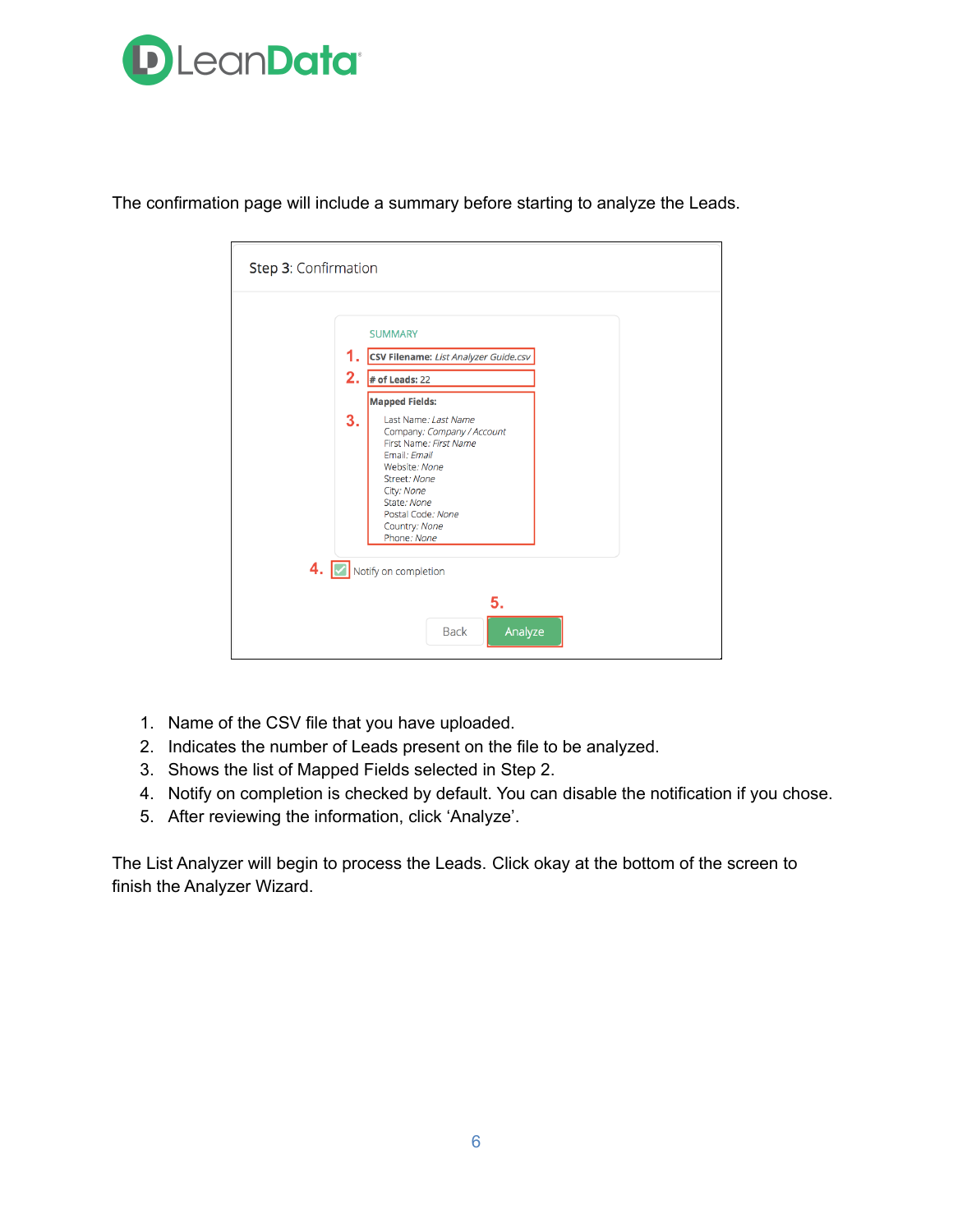

| List analysis in progress |                                |  |
|---------------------------|--------------------------------|--|
|                           |                                |  |
|                           | Your leads are being analyzed. |  |
|                           |                                |  |
|                           | OK                             |  |

Once the List Analyzer job has completed, a results file will generate providing you with an insight into the analyzed Leads. Under the **Status** Column you can download the analyzed list to review the information in greater detail.

|                                                                                                                                                                                                                                                                                                                                       | <b>List Analyzer</b>       |                |                                     |                           |                       |                    |          |             |                        |
|---------------------------------------------------------------------------------------------------------------------------------------------------------------------------------------------------------------------------------------------------------------------------------------------------------------------------------------|----------------------------|----------------|-------------------------------------|---------------------------|-----------------------|--------------------|----------|-------------|------------------------|
| <b>Analyze Leads</b>                                                                                                                                                                                                                                                                                                                  |                            |                |                                     |                           |                       |                    |          |             |                        |
| Analyze a list of leads to understand how they match to existing leads, contacts, and accounts. Leads will be matched and categorized against the following groups:<br>Duplicate Contacts, Duplicate Leads, Matched Accounts, Matched Leads, No Match. A downloadable file for each group will be made available.<br>Analyze New List |                            |                |                                     |                           |                       |                    |          |             |                        |
| <b>Run Date</b>                                                                                                                                                                                                                                                                                                                       | File                       | #Leads         | <b>Duplicate</b><br><b>Contacts</b> | <b>Duplicate</b><br>Leads | Matched to<br>Account | Matched to<br>Lead | No Match | <b>User</b> | <b>Status</b>          |
| 2018-10-30                                                                                                                                                                                                                                                                                                                            | List Analyzer<br>Guide.csv | 22             | 3                                   | 22                        | 3                     | 0                  | $\bf{0}$ | Daniel Test | Completed <sup>(</sup> |
| 2018-10-11                                                                                                                                                                                                                                                                                                                            | Round<br>Robin.csv         | $\overline{2}$ | 0                                   | $\circ$                   |                       |                    |          | Daniel Test | Completed $($          |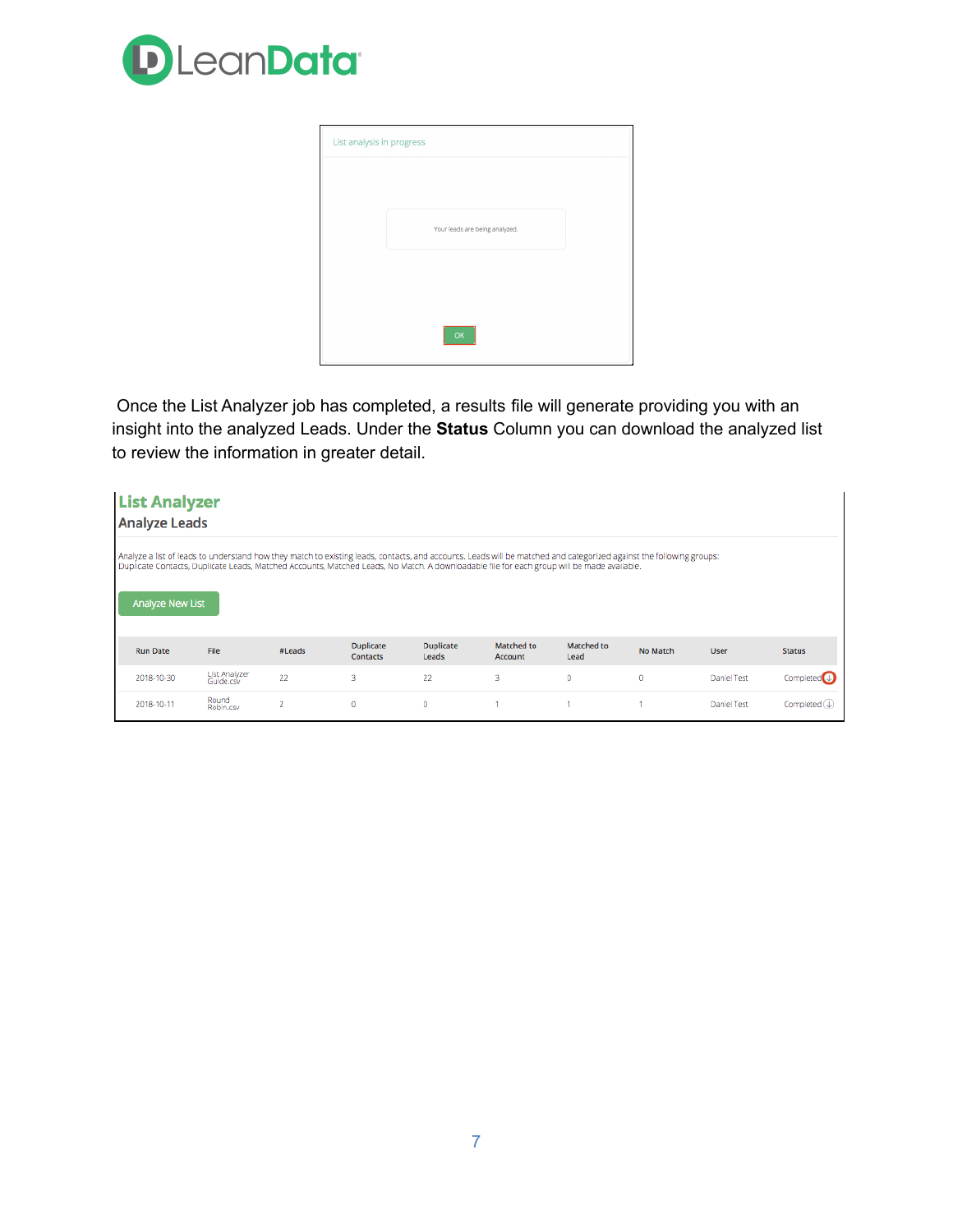

## <span id="page-7-0"></span>Matched Object Fields

This section allows you to select Matched Object Fields that will be viewable in the results download. Under the Matching section of the LeanData Dashboard, Select List Analyzer, then Matched Object Fields.

|         | Home                     |  |
|---------|--------------------------|--|
| $\odot$ | Matching                 |  |
|         | <b>Tagging Preview</b>   |  |
|         | <b>Tagging Settings</b>  |  |
|         | <b>Account Scoring</b>   |  |
|         | <b>List Analyzer</b>     |  |
|         | Analyze Leads            |  |
|         | Matched Object Fields    |  |
|         | <b>Buyer Persona</b>     |  |
|         | <b>Match Settings</b>    |  |
|         | <b>Advanced Settings</b> |  |

On the Matched Object Fields page you can select the object and its fields to include in the List Analyzer output final. You can include fields from the following objects:

- Duplicate Contact
- Duplicate Lead
- Matched Account
- Related Lead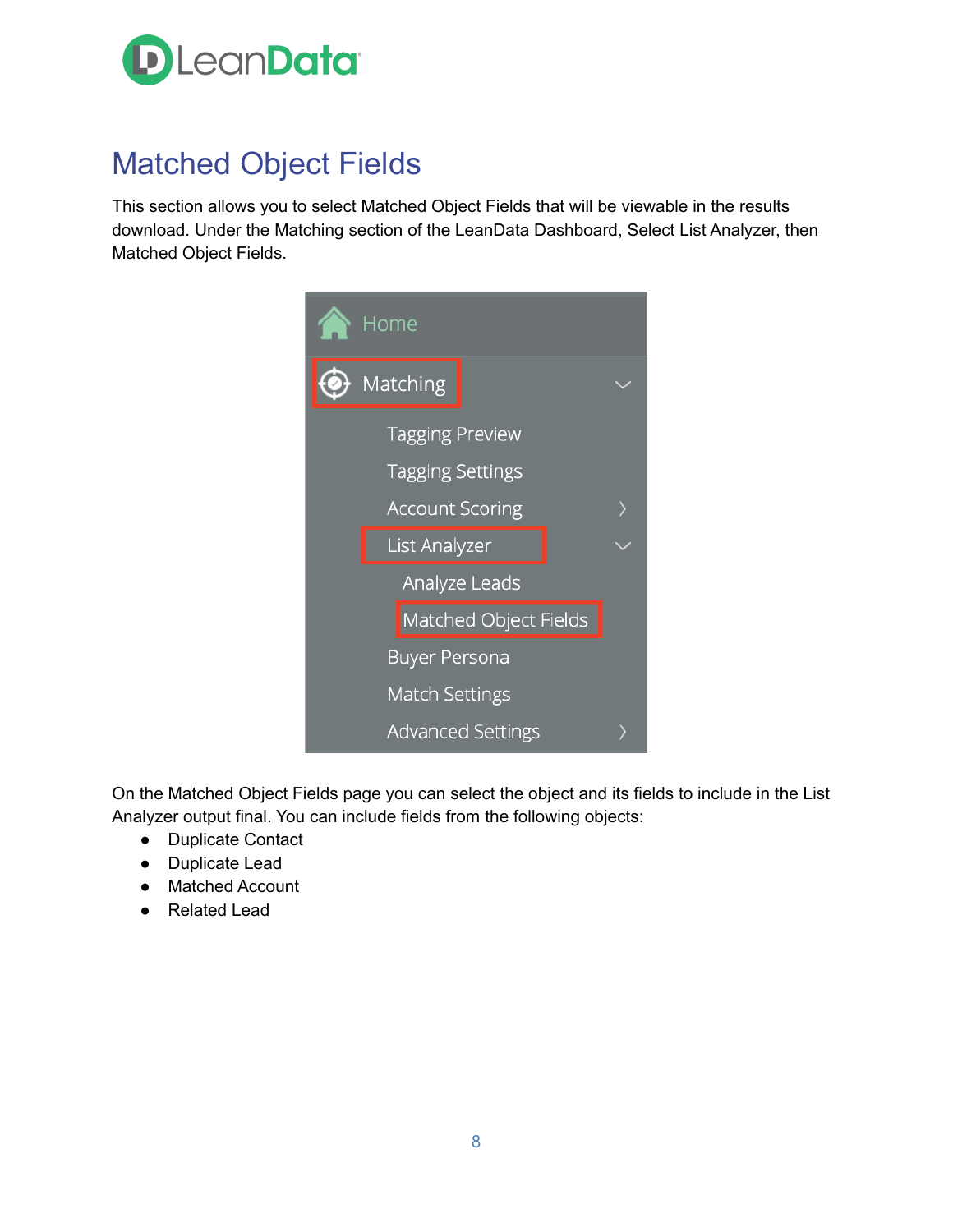

| <b>List Analyzer</b><br><b>Matched Object Fields</b>                                                 |                  |                                               |  |                        |  |  |  |  |
|------------------------------------------------------------------------------------------------------|------------------|-----------------------------------------------|--|------------------------|--|--|--|--|
| Select the account fields to include on your results file where a lead matches a Salesforce account. |                  |                                               |  |                        |  |  |  |  |
|                                                                                                      | Available Fields |                                               |  | <b>Selected Fields</b> |  |  |  |  |
|                                                                                                      | Matched Object   | Matched Account $\;\vee\;$                    |  |                        |  |  |  |  |
|                                                                                                      | AccountNumber    | <b>Duplicate Contact</b>                      |  |                        |  |  |  |  |
|                                                                                                      | AccountSource    | Duplicate Lead                                |  |                        |  |  |  |  |
|                                                                                                      | Active_c         | <b>Matched Account</b><br><b>Related Lead</b> |  |                        |  |  |  |  |
|                                                                                                      | AnnualRevenue    |                                               |  |                        |  |  |  |  |
|                                                                                                      | BillingCity      |                                               |  |                        |  |  |  |  |
|                                                                                                      | BillingCountry   |                                               |  |                        |  |  |  |  |

Select the Object you wish to include fields from, on the Matched Object menu. Then select the field(s) to include in the output file. Use the arrow buttons to move the fields from Available Fields column to the Selected Fields column. In the Selected Fields column, the fields are separated by object type. Save your changes.

| Available Fields                               |                               | <b>Selected Fields</b> |
|------------------------------------------------|-------------------------------|------------------------|
| <b>Matched Object</b><br>Duplicate Lead $\sim$ | <b>Duplicate Lead</b>         |                        |
| A2B_Account_c                                  | LastActivityDate<br>$\sim$    |                        |
| A2B_Group_c                                    | <b>Matched Account</b>        |                        |
| AnnualRevenue                                  | $\sim$<br>AnnualRevenue       |                        |
| City                                           | $\sim$<br>Industry            |                        |
| Company                                        | <b>Related Lead</b><br>$\sim$ |                        |
| CompanyDunsNumber                              | Company                       |                        |

When viewing the .CSV the results will include columns that reference the Fields you selected.

|                                      | Company / A Lead Source Email |                                                   | <b>Name</b>   | Phone | Type                              |
|--------------------------------------|-------------------------------|---------------------------------------------------|---------------|-------|-----------------------------------|
|                                      |                               | Dickenson plc Purchased Lis a young@dickenson.com | Dickenson plc |       | (785) 241-6200 Customer - Channel |
| the company's state of the company's | .                             | .                                                 |               |       |                                   |